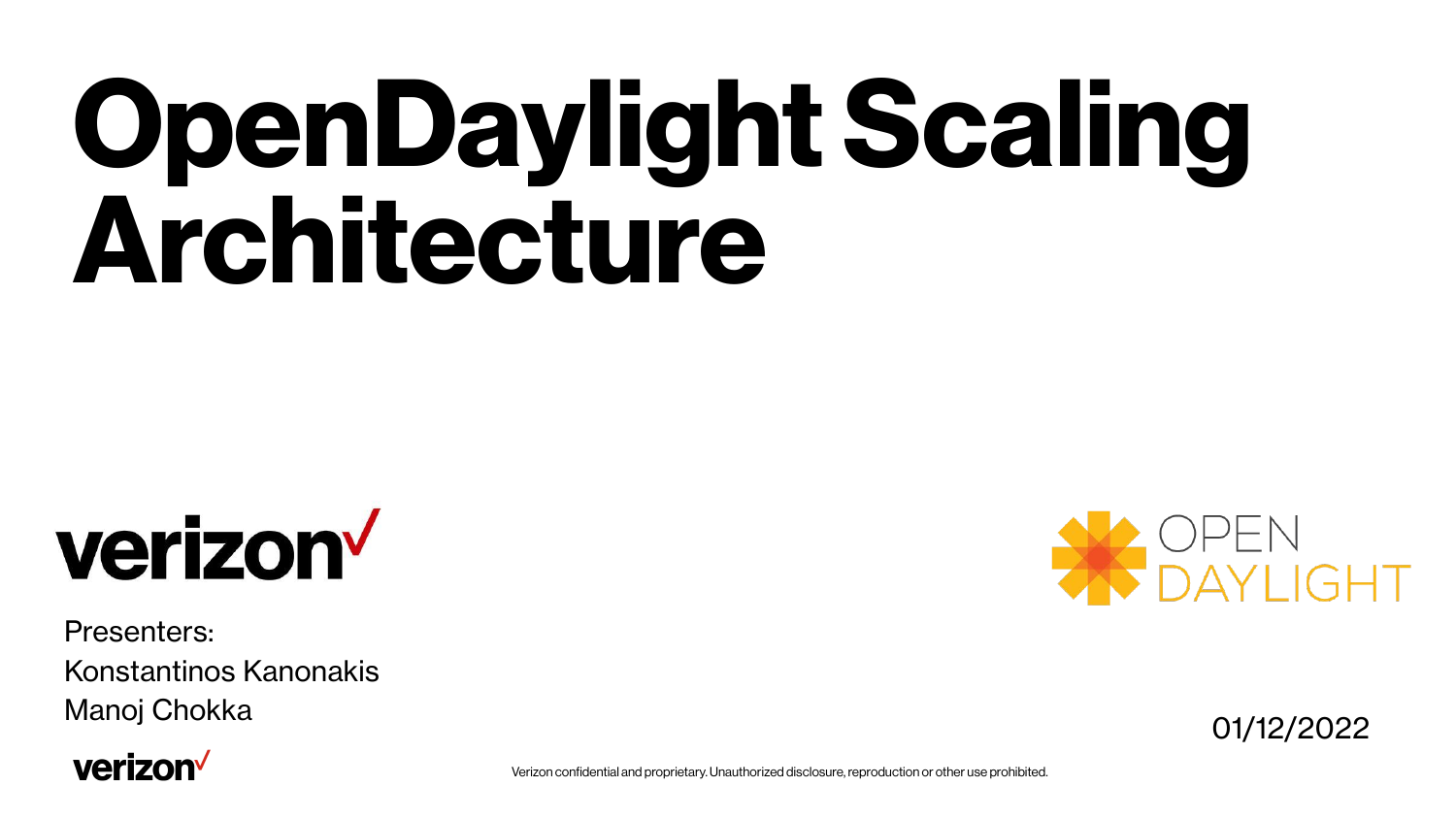# **Agenda**

- **● Goal of the presentation**
- **● Verizon's ODL scaling requirements**
- **● Existing ODL scaling options and issues**
- **● Verizon's proposed architecture**
- **● Q&A**

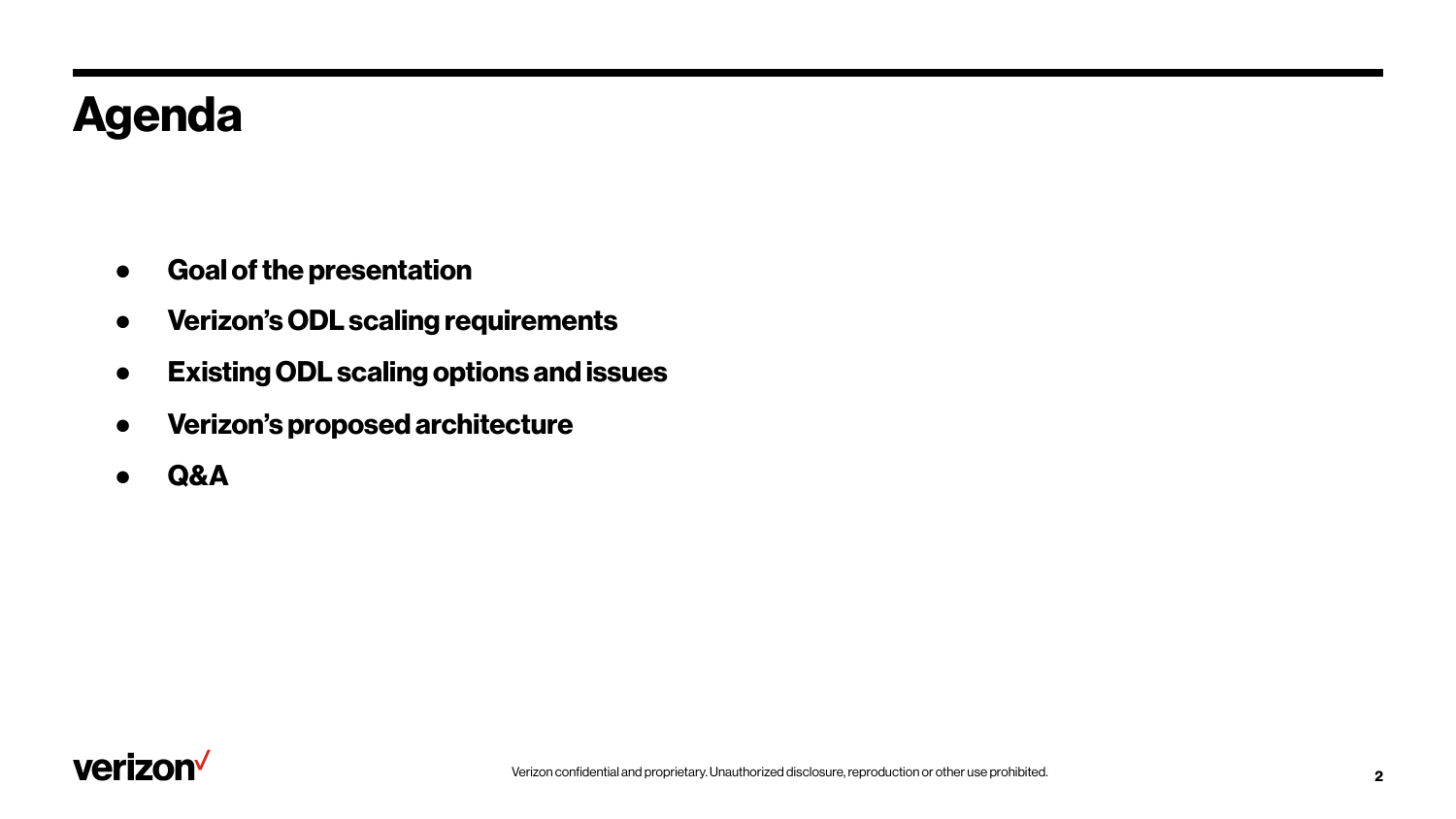# **Goal of the Presentation**

- Introduce an alternative microservices based ODL scaling architecture
- Present a high-level overview of the architecture
- Get feedback from the community
- Improve architecture further along with the community

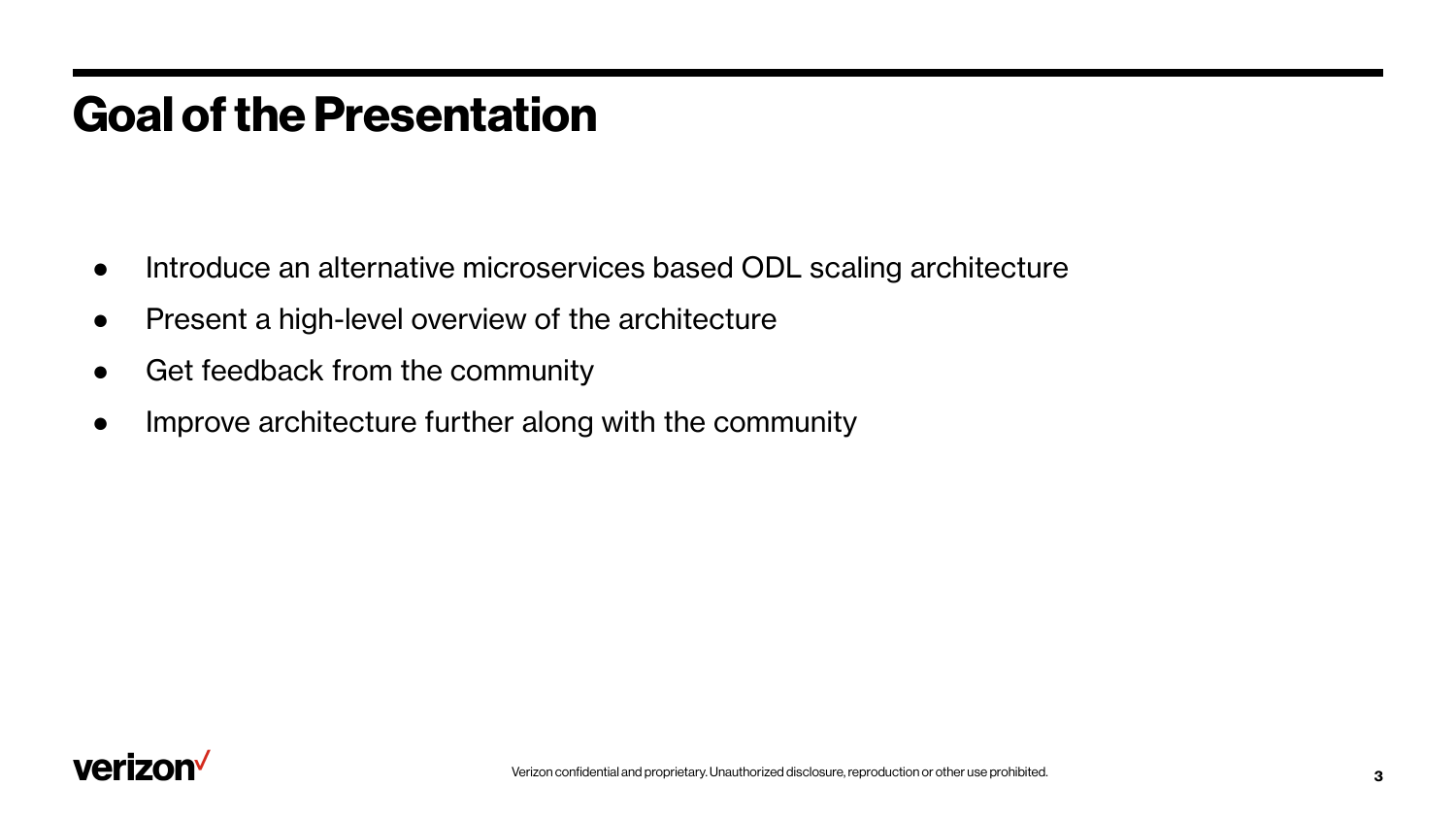# **Verizon's ODL Scaling Requirements**

- Manage connections to 500K+ devices in production
- Different memory and CPU requirements of devices
- Make ODL Highly Available (HA)
- Keep ODL stateless
- Microservice/container-based deployment

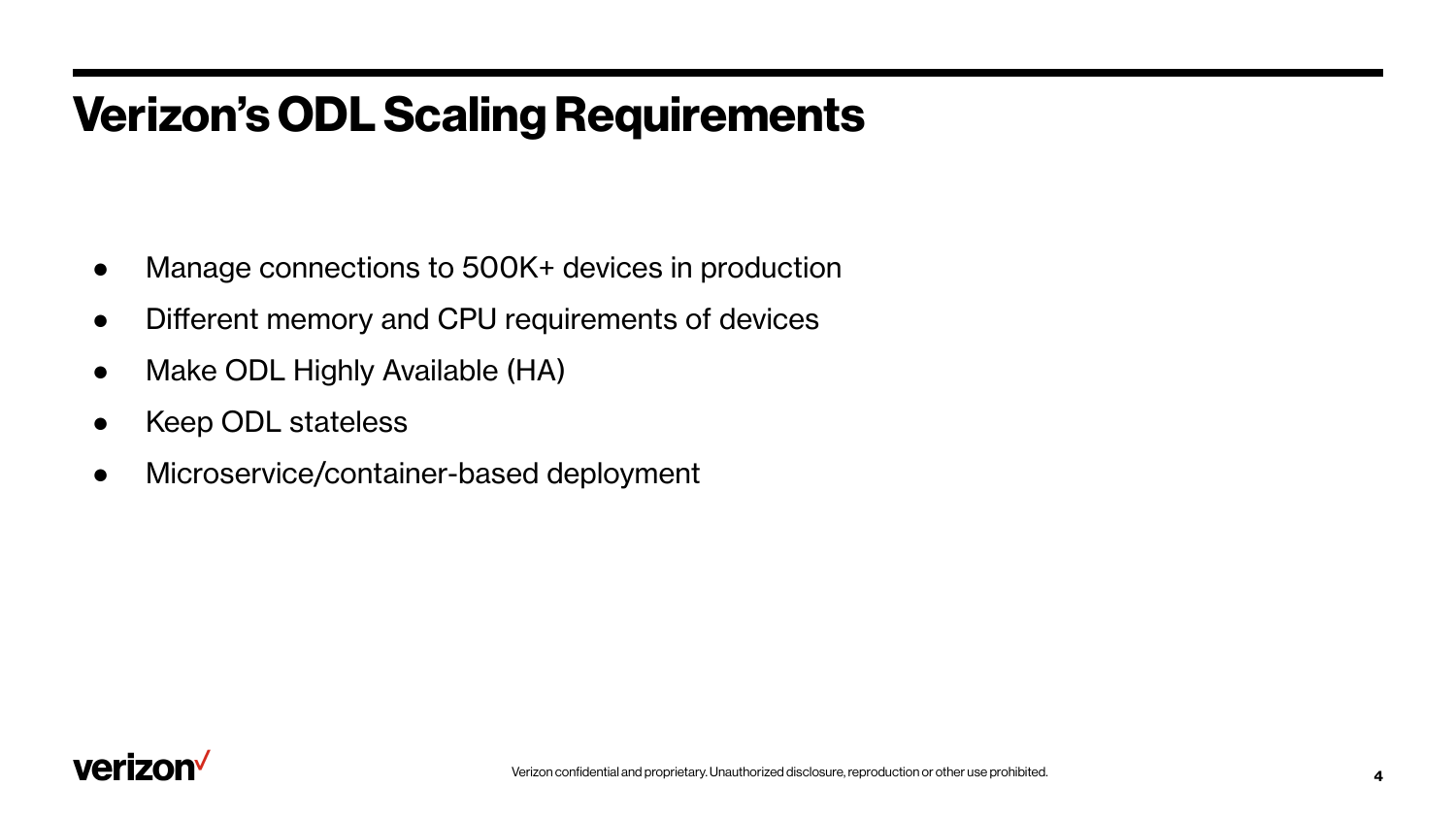# **Existing ODL Scaling Options and Issues**

- Current ODL uses AKKA cluster
	- Data sharding to exchange the information between ODL instances
- **●** ODL-Micro based NETCONF and OpenFlow distributions available for container-based deployments
	- But complete scaling framework not available.
- Other solutions are not microservices-compatible

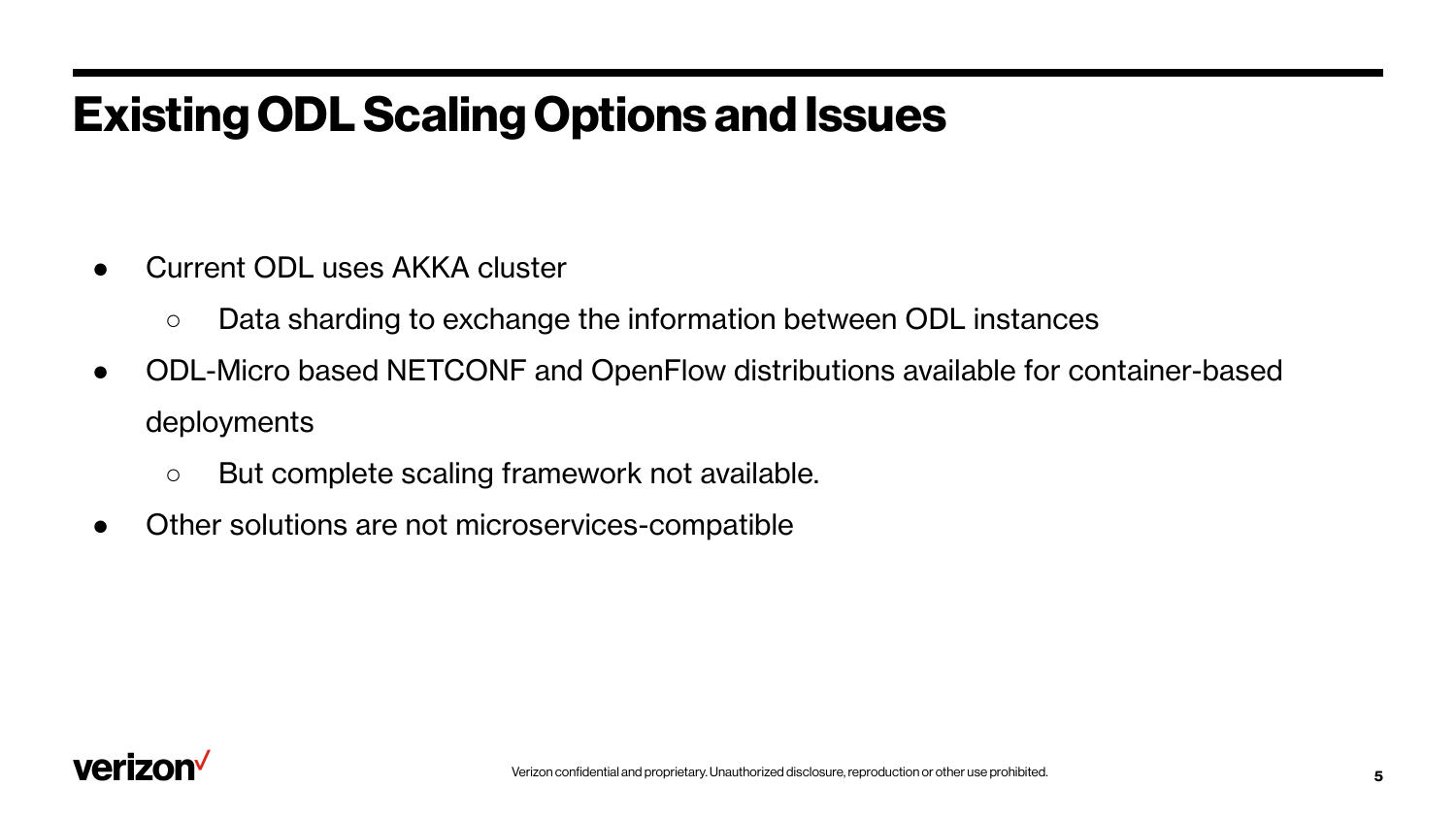# **Verizon's Proposed Architecture**



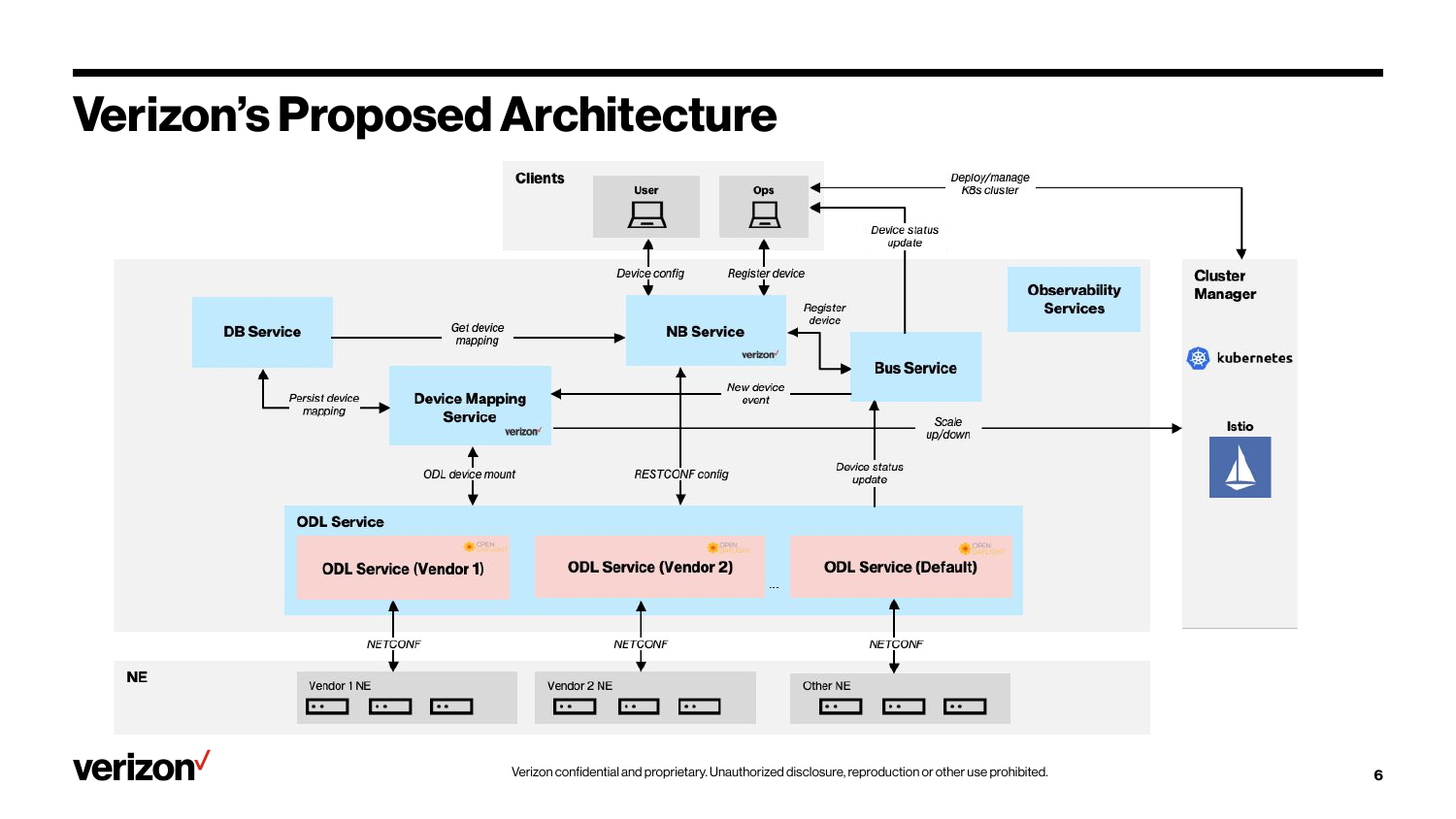# **Core Architecture Components**

### **Northbound (NB) Service**

- Handles external device registration and configuration requests
- Uses ODL RESTCONF APIs to apply device configuration

## **OpenDaylight (ODL) Service**

- Includes containerized stateless ODL with NETCONF/RESTCONF functionality only
- Includes custom Sidecar container for monitoring device connectivity

### **Device Mapping Service**

Assigns each device to ODL Pods

### **Database (DB) Service**

External (non-ODL) DB storing device metadata and mapping of devices to ODL instances (Pods)

### **Bus Service**

Relays async events/notifications among services

# verizon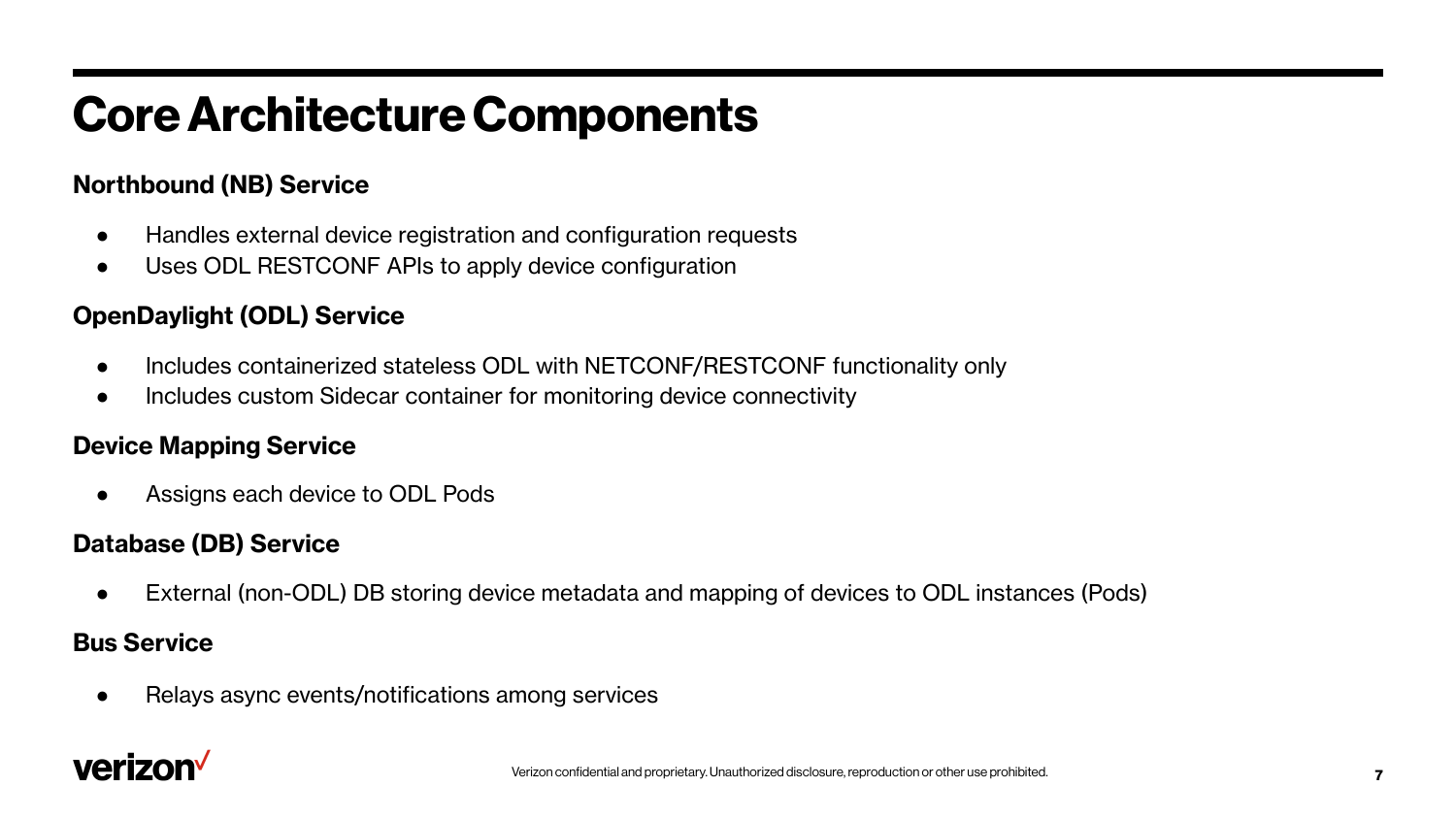# **Observability and Metrics**

### **Tracing**

● Istio provides the essentials to trace interactions between micro-services

### **Logging**

● Logs from ODL Pods and other applications pushed to the Logging Service

### **Metrics**

Sidecar container in ODL Service collects statistics from ODL Pods and stores them in the Metrics Service

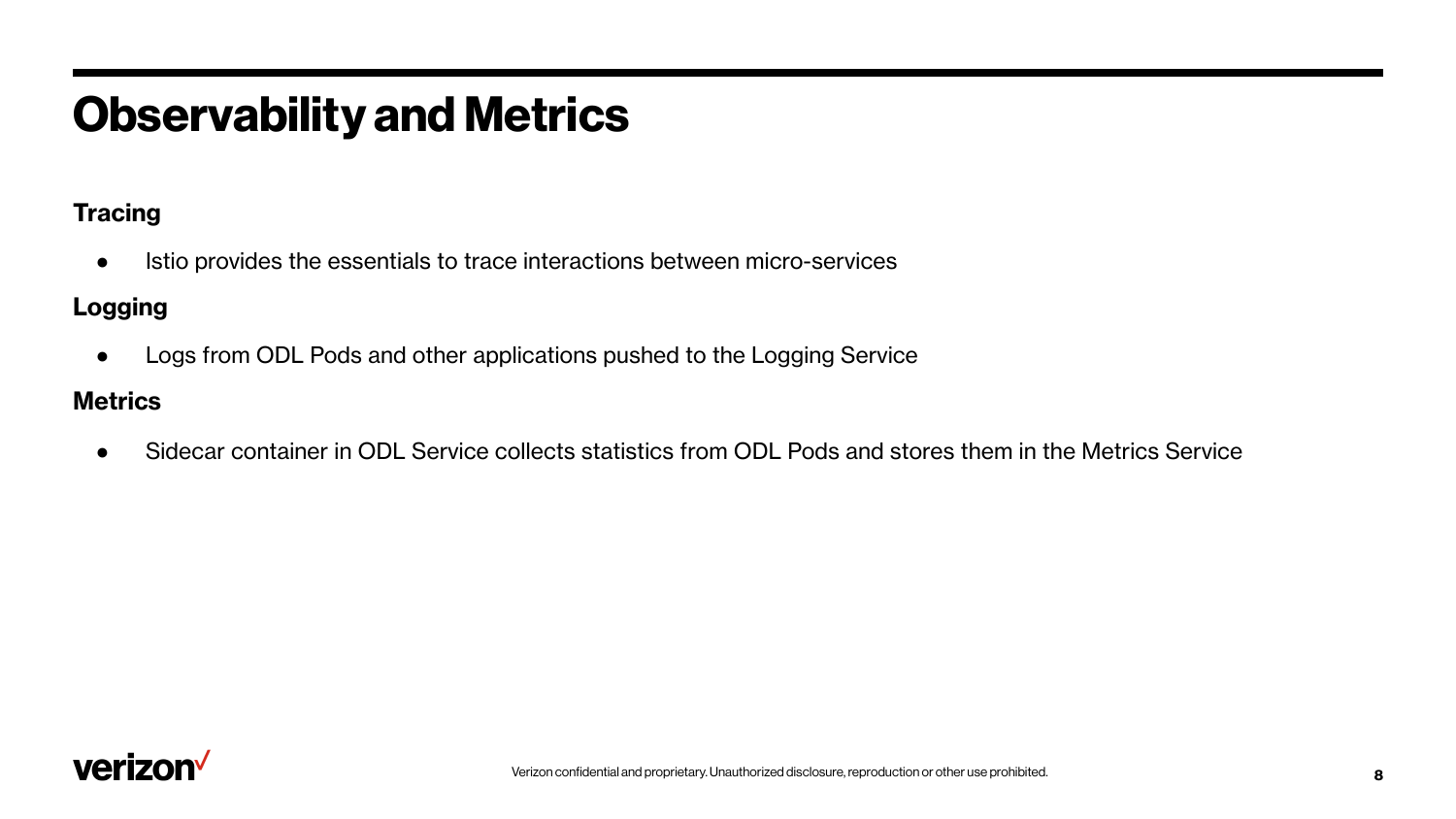# **Device Registration**

### **ODL Pod Discovery**

- Device Mapping Service monitors K8s registry for new ODL Pods
- When new ODL Pod is discovered, it creates an entry in the DB including its IP address, zone, K8s namespace
- If HA is required then Pods should be in different K8s zones

### **Device Registration Process**

- NB device registration request is made including device metadata and NETCONF connection parameters
- Device Mapper picks up event via the Bus and maps device to ODL Pods in the ODL Service of that vendor
	- $\circ$  Placement algorithm may depend on # of devices mounted on each instance, avg. response times etc.
	- Can be modified for different use cases
- Device Mapper mounts the device on each of the selected ODL Pods using their actual IPs
- Device Mapper persists the device metadata and ODL Pod mapping in the DB

# varizol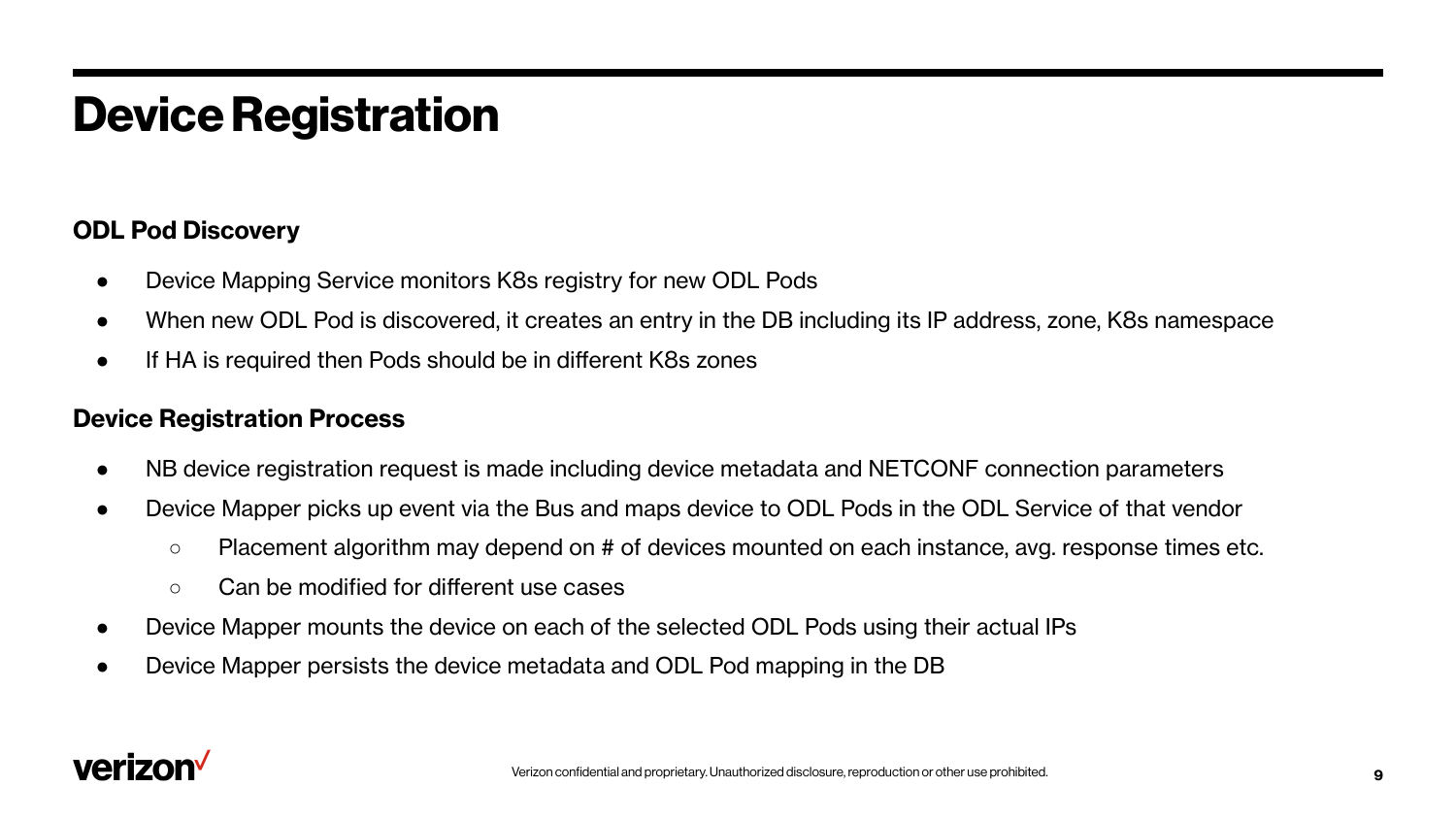

# verizon<sup>V</sup>

Verizon confidential and proprietary. Unauthorized disclosure, reproduction or other use prohibited.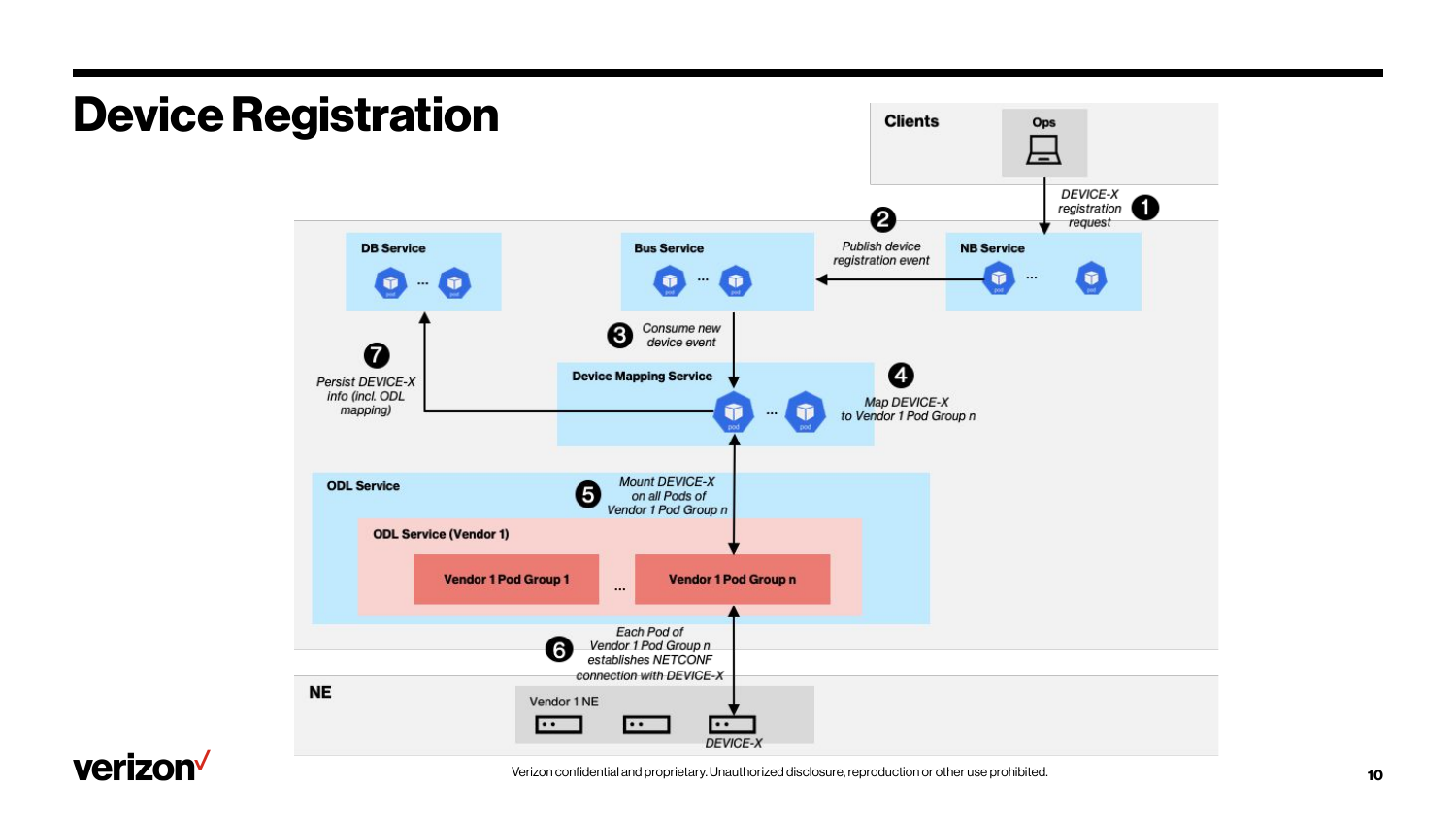# **Device Configuration**

- NB device configuration request made to the NB Service including device name along with config parameters
- NB Service retrieves from DB the DNS name of ODL Service managing the device and HTTP connection params
	- Note: HTTP params could be part of the K8s deployment if common across ODL instances
- If device not registered or not mounted on any ODL Pod, then a NB error is returned
- Otherwise, NB Service makes RESTCONF device config request using as server name the ODL Service DNS name
	- For example: *https://odl-vendor1-2[.svc.cluster.local:18181/](https://odl-vendor1-2.svc.cluster.local:18181/)rests/data/...*
- Istio selects one healthy Pod of the particular ODL Service
- ODL instance receiving request applies corresponding configuration to device using NETCONF

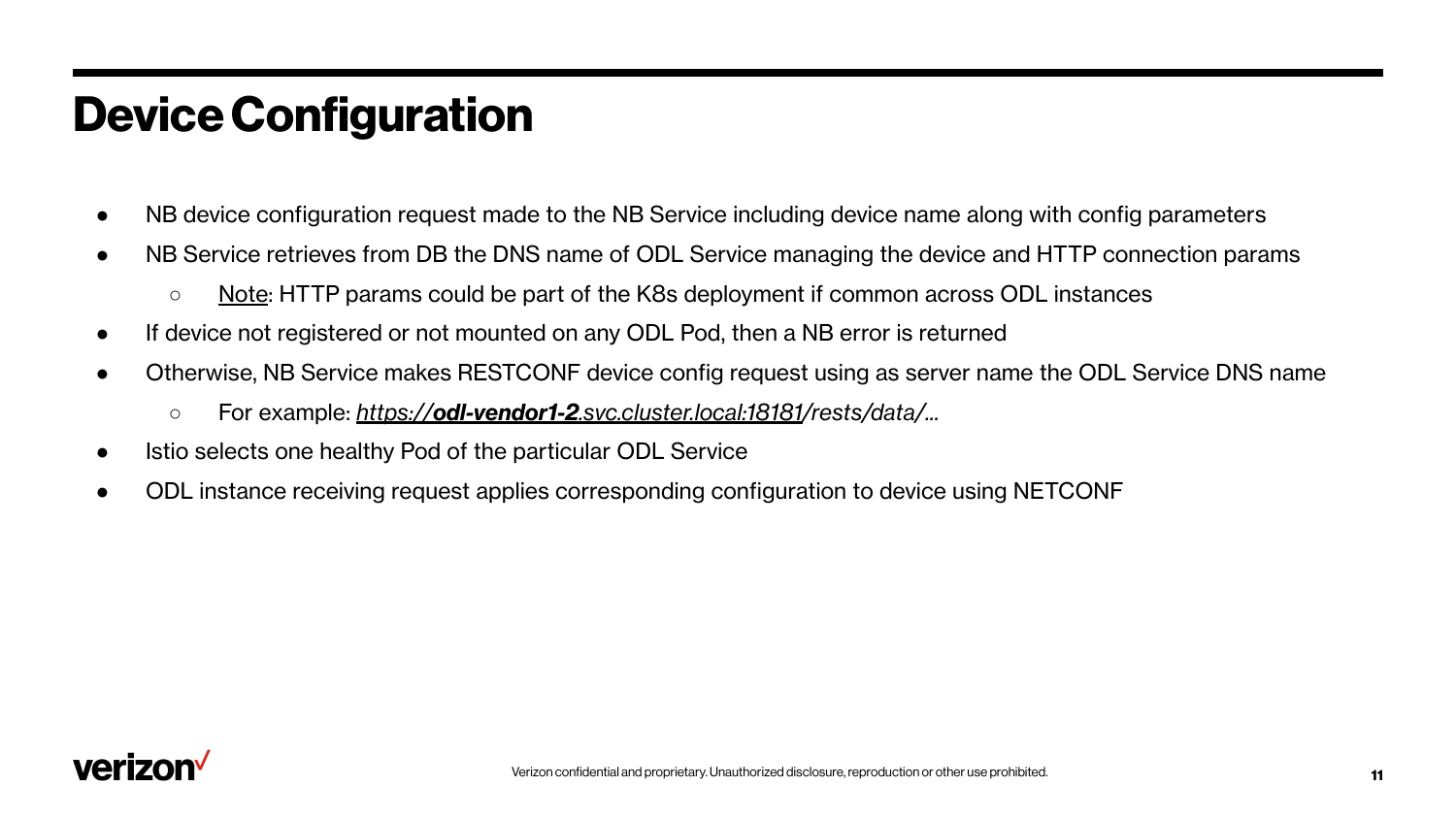

# **Device Configuration**

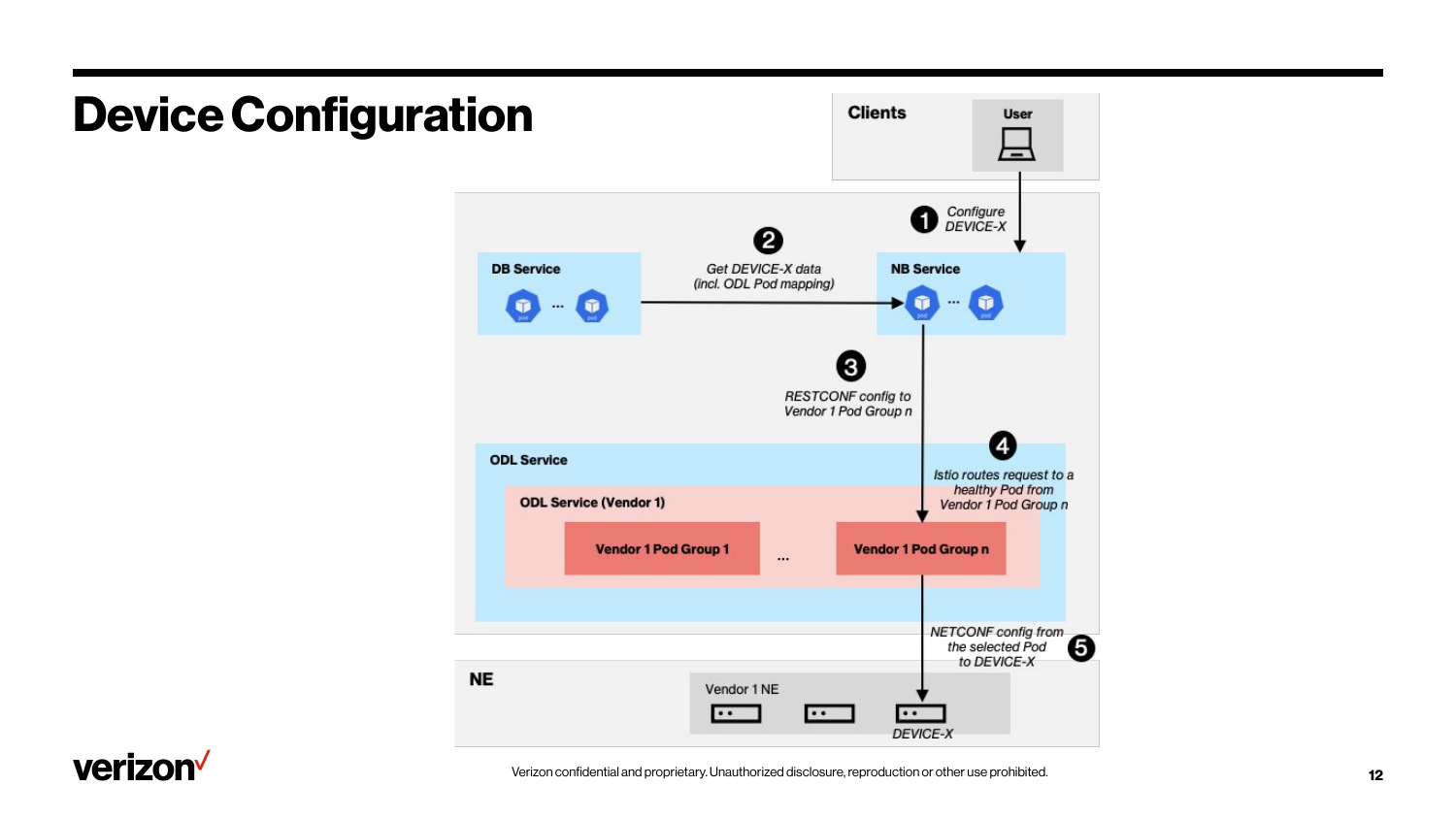# **ODL Pod Failure**

### **Pod Failure**

- Istio detects Pod failure via health checks and marks Pod as unhealthy
- Istio ensures that NB Service can still communicate with the devices as long as there is still one healthy Pod per device
- The K8s infra ensures that Pods are eventually brought up again

### **ODL Pod Recovery**

- Device Mapping Service detects Pod recovery by monitoring ODL Pod health
- Identifies devices managed by recovered Pod and mounts them on the corresponding ODL instance

### **Consistently Failing ODL Pods**

- Infrastructure issues (e.g. corrupted VM) may prevent ODL Pods from recovering using scheduled K8s Nodes
- If Pod keeps failing, Device Mapping adds "replacement" Pod (same namespace and zone) to K8s configuration
- Device Mapping Service identifies all devices managed by failing Pod and reassigns them to Pods not including it

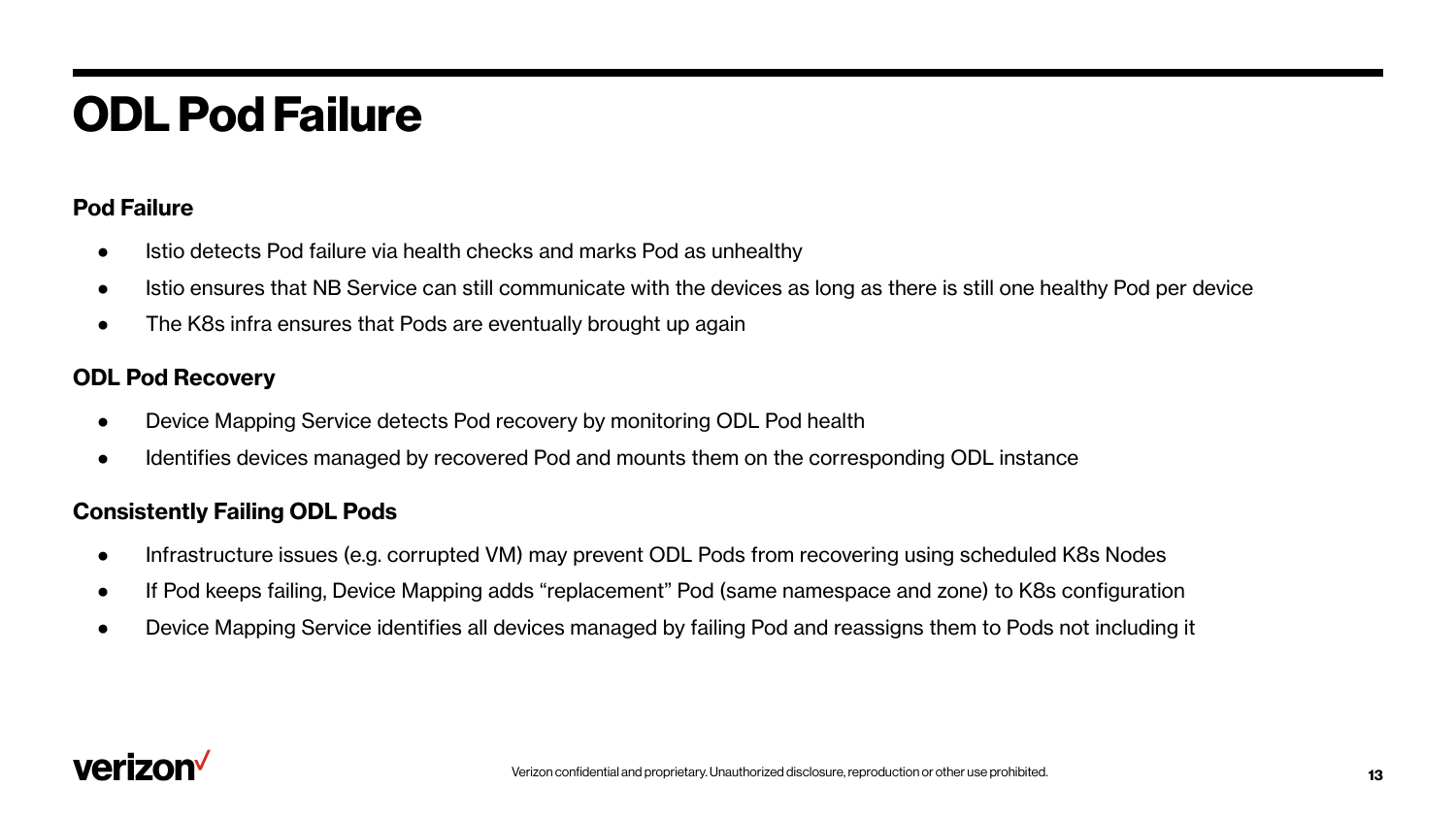# **Device Connectivity Failure**

### **Detecting Device Disconnection**

- ODL Sidecar subscribes to NETCONF notifications from collocated ODL instance and detects device mounting status change
- Sidecar publishes event on Bus Service and Device Mapping Services receives it

### **Device Disconnection Handling**

- Device Mapper updates device mapping in DB to exclude Pod from which the device is still disconnected
- This ensures that Istio will never route device configuration API calls towards Pods to which device is not connected

### **Device Re-Connection Handling**

The reverse process is followed (Sidecar detects status change, Device Mapping Service updates device status/Pod assignment)

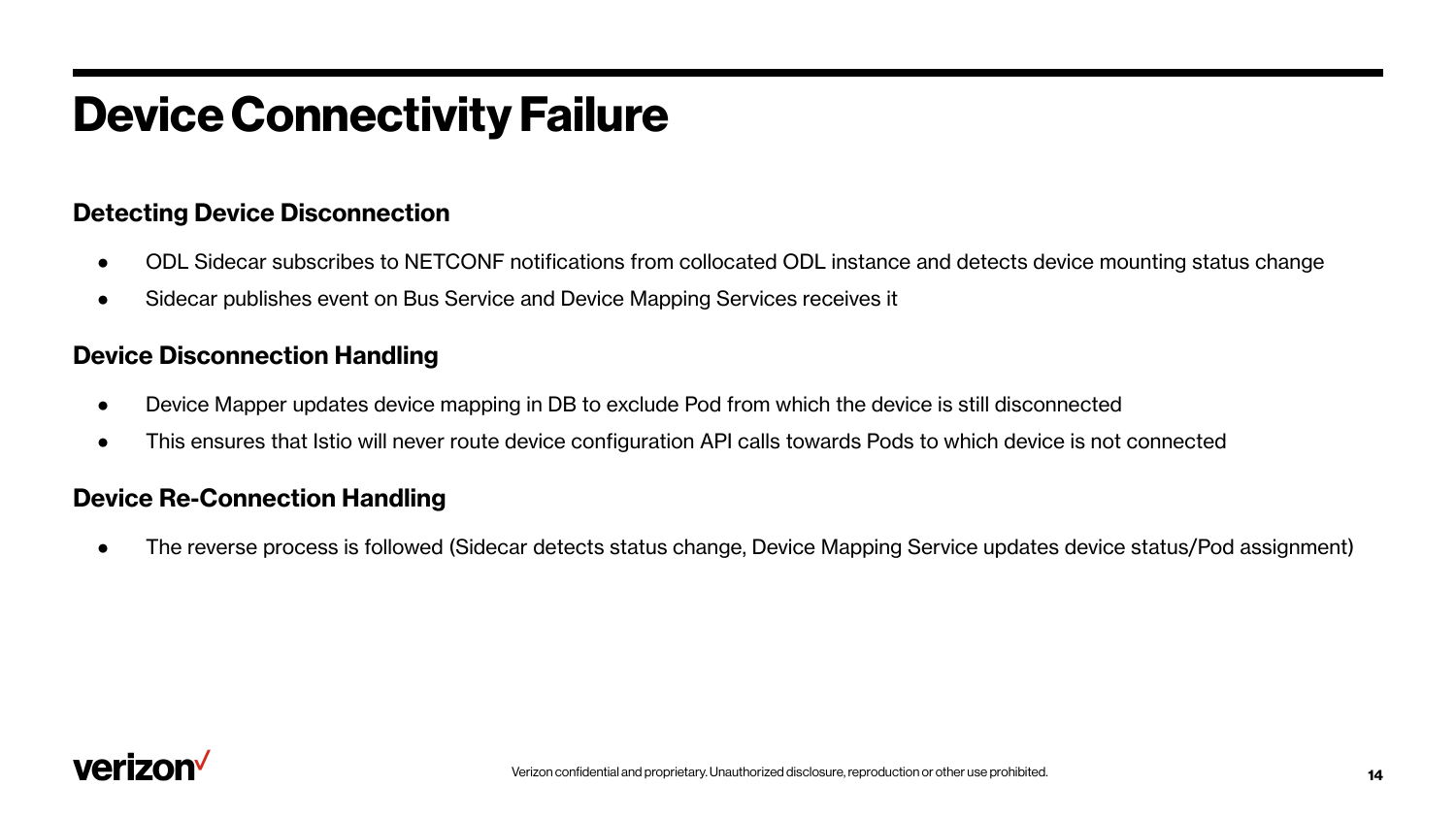

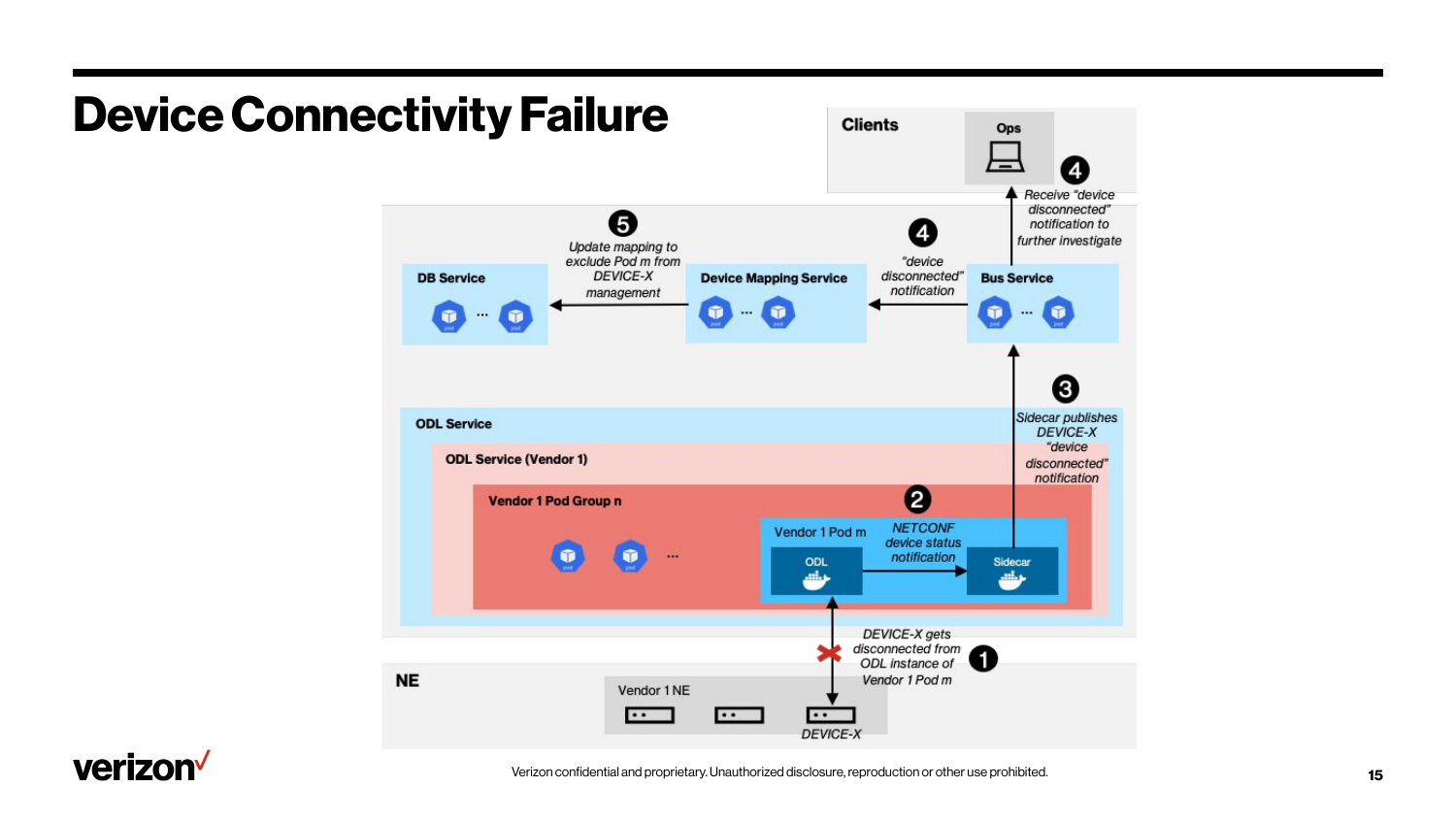# **Scaling the ODL Service**

#### **Device Mapper Configuration**

- Desired metric values (e.g. Pod CPU/Memory usage, devices per Pod)
- Equations calculating desired # of ODL Pod replicas based on current replicas and current, desired metric values

#### **Scaling Up**

- When Device Mapper calculates desired # of replicas higher than current #, it updates K8s configuration to include additional ODL Pod pairs
- For new devices, Device Mapper selects ODL Pods from the pool (which now includes the newly deployed Pods)

#### **Scaling Down**

- When Device Mapper calculates desired # of replicas lower than current # for a certain period of time (e.g. five minutes):
- Identifies the ODL Pods that should be removed and which devices are currently mapped to them
- Re-assigns each of the affected devices to a Pod pair not including the removed Pods, performing mounting as needed
- Updates the K8s configuration to removing the unneeded amount ODL Pods

#### **Using a K8s Horizontal Pod Autoscaler (HPA)**

Possible, but limited flexibility (e.g. need for deploying Pods in pairs) and increased downtime (Pod removals have to be detected)

# verizon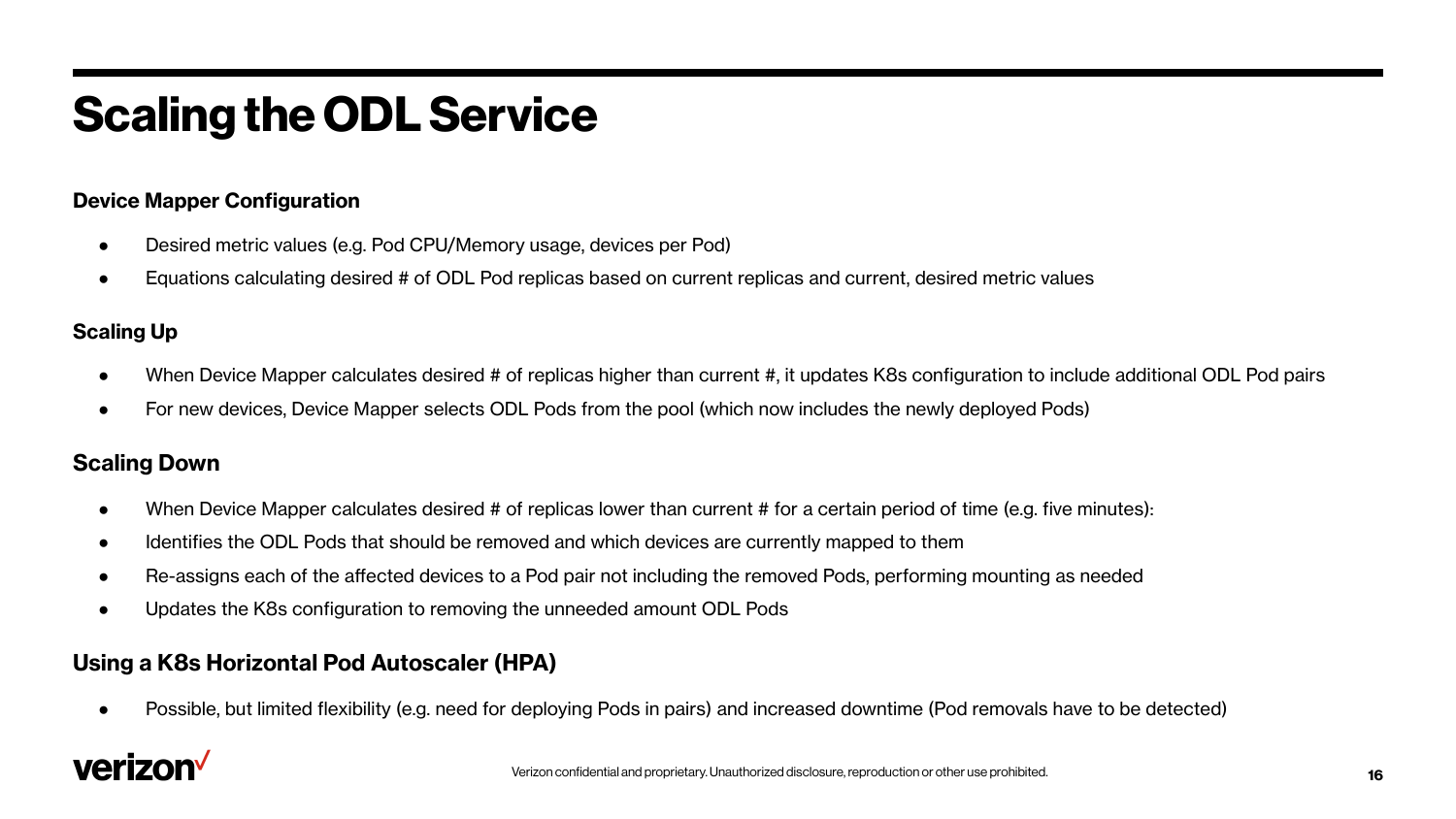# **Further Steps**

- The presented architecture can benefit from:
	- ODL-Micro
		- Needs improvements to make it production ready
	- ODL Helm project
		- Karaf-based Docker image already available for NETCONF plugin
		- Helm chart work is in progress
		- Identify if/how the Helm charts can work with the architecture
- Community can contribute to either the architecture or the individual components and strengthen it wherever necessary
- We would be interested to discuss this further within the community

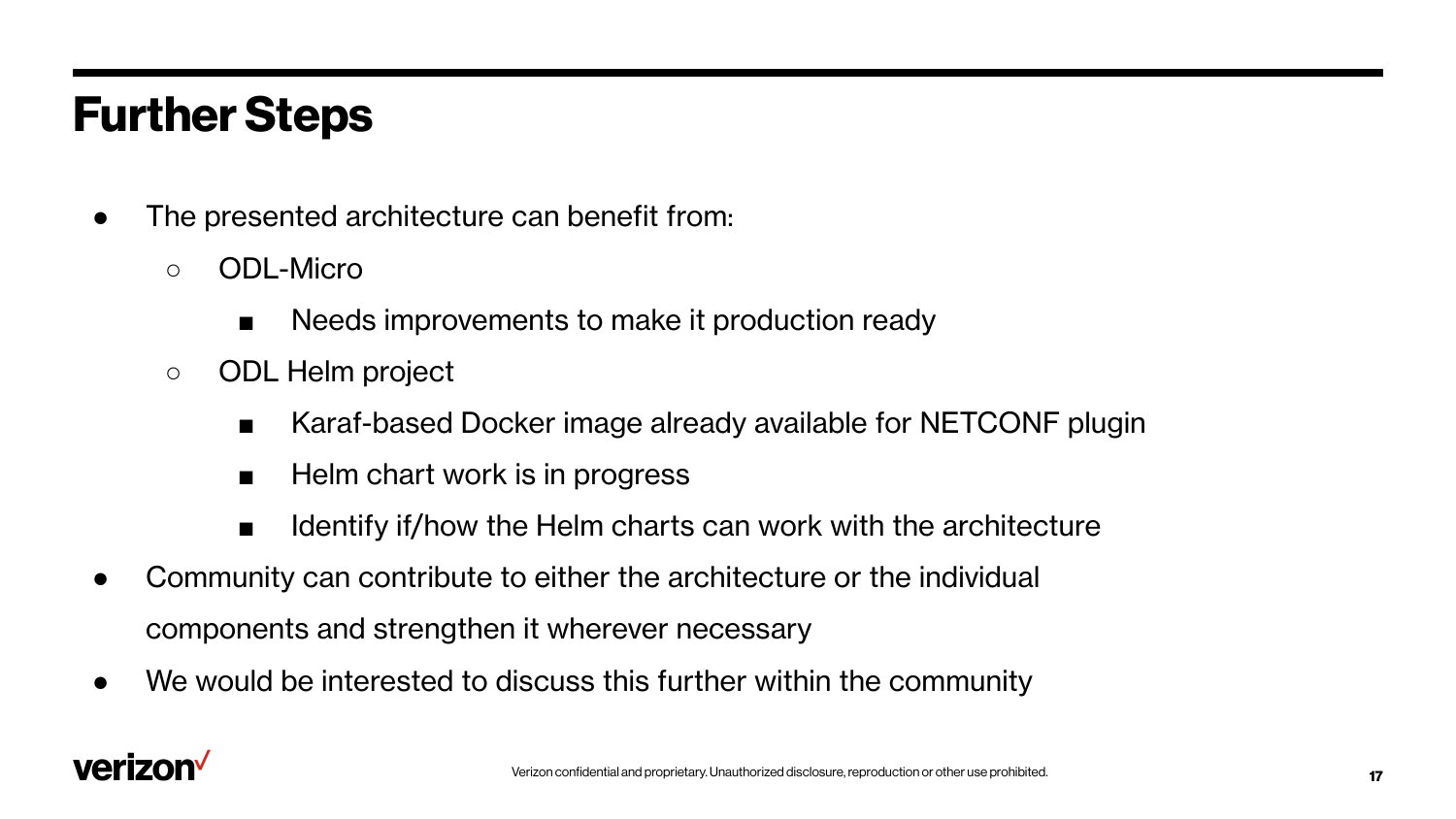